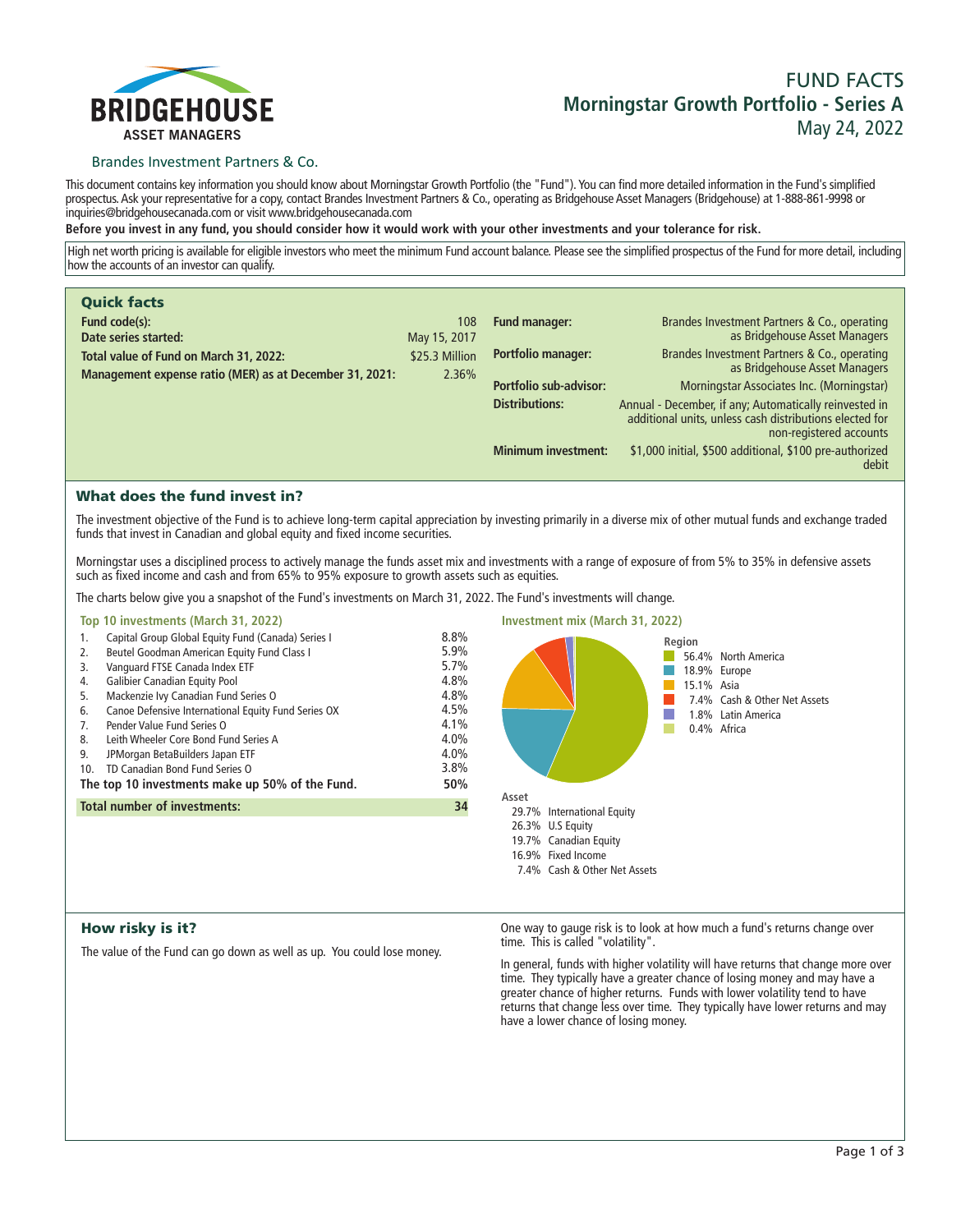

#### **Risk rating**

ASSET MANAGERS

BRIDGEHOUSE

**Bridgehouse has rated the volatility of this Fund as Medium.**

**This rating is based on how much the fund's returns have changed from year to year. It doesn't tell you how volatile the fund will be in the future. The rating can change over time. A fund with a low risk rating can still lose money.**



# How has the fund performed?

**This section tells you how Series A units of the Fund have performed over the past 4 years. Returns are after expenses have been deducted. These expenses reduce the Fund's returns.**

**No guarantees**

#### **Year-by-year returns**

**The bar chart shows the Fund's Series A units annual performance for each of the years shown. The Fund dropped in value once in 4 years. The range of returns and change from year to year can help you to assess how risky the Fund has been in the past. It does not tell you how the Fund will perform in the future.**



**For more information about the risk rating and specific risks that can affect the Fund's returns, see the Risk section of the Fund's simplified prospectus.**

**Like most mutual funds, this Fund does not have any guarantees. You may not get back the amount of money you invest.**

#### **Best and worst 3-month returns**

**This table shows the best and worst returns for Series A units of the Fund in a 3-month period over the past 4 years. The best and worst 3-month returns could be higher or lower in the future. Consider how much of a loss you could afford to take in a short period of time.**

|                    | <b>Return</b> | 3 months ending | If you invest \$1,000 at the beginning of the period |
|--------------------|---------------|-----------------|------------------------------------------------------|
| <b>Best return</b> | 12.9%         | June 30, 2020   | Your investment would rise to \$1,129                |
| Worst return       | $-16.6\%$     | March 31, 2020  | Your investment would drop to \$834                  |

#### **Average return**

**If you invested \$1,000 in the Series A units of this Fund on the day the Series was established it would be worth \$1,240 as of March 31, 2022. This represents an annual compound rate of return of +4.5%.**

| Who is this fund for?                                                                                                                                                                                                                                                                                                                                                 | A word about tax                                                                                                                                                                                                                                                                                                                                                                                                                                                                       |
|-----------------------------------------------------------------------------------------------------------------------------------------------------------------------------------------------------------------------------------------------------------------------------------------------------------------------------------------------------------------------|----------------------------------------------------------------------------------------------------------------------------------------------------------------------------------------------------------------------------------------------------------------------------------------------------------------------------------------------------------------------------------------------------------------------------------------------------------------------------------------|
| • This Fund is suitable for investors who are long-term investors and who<br>wish to add the income potential and appreciation potential of fixed<br>income and equity mutual funds and exchange traded funds to their<br>portfolio.<br>This Fund is not suitable as a short term investment or for an investor who<br>cannot tolerate a medium degree of volatility. | In general, you'll have to pay income tax on any money you make on a fund.<br>How much you pay depends on the tax laws where you live and whether or not<br>you hold the Fund in a registered plan, such as a Registered Retirement<br>Savings Plan or a Tax-Free Savings Account.<br>Keep in mind that if you hold your fund in a non-registered account, any fund<br>distributions are included in your taxable income, whether you receive them in<br>cash or have them reinvested. |
|                                                                                                                                                                                                                                                                                                                                                                       |                                                                                                                                                                                                                                                                                                                                                                                                                                                                                        |

# How much does it cost?

**The following tables show the fees and expenses you could pay to buy, own and sell Series A units of the Fund. The fees and expenses - including any commissions can vary among each series of a fund and among funds. Higher commissions can influence representatives to recommend one investment over another. Ask about other funds and investments that may be suitable for you at a lower cost.**

### **1. Sales charges**

**There is only one sales charge option when you buy this Series of units of this Fund.**

| Sales charge option    | What you pay                           |                                            | <b>How it works</b>                                                                                                                                                                               |
|------------------------|----------------------------------------|--------------------------------------------|---------------------------------------------------------------------------------------------------------------------------------------------------------------------------------------------------|
|                        | in per cent $(\% )$                    | in dollars $($ \$)                         |                                                                                                                                                                                                   |
| Front-end sales charge | 0% to 5% of the amount you<br>purchase | \$0 to \$50 for each<br>\$1,000 investment | The sales charge is decided by you and your representative<br>at the time of purchase. It is deducted from the amount you<br>invest and is paid to your representative's firm as a<br>commission. |